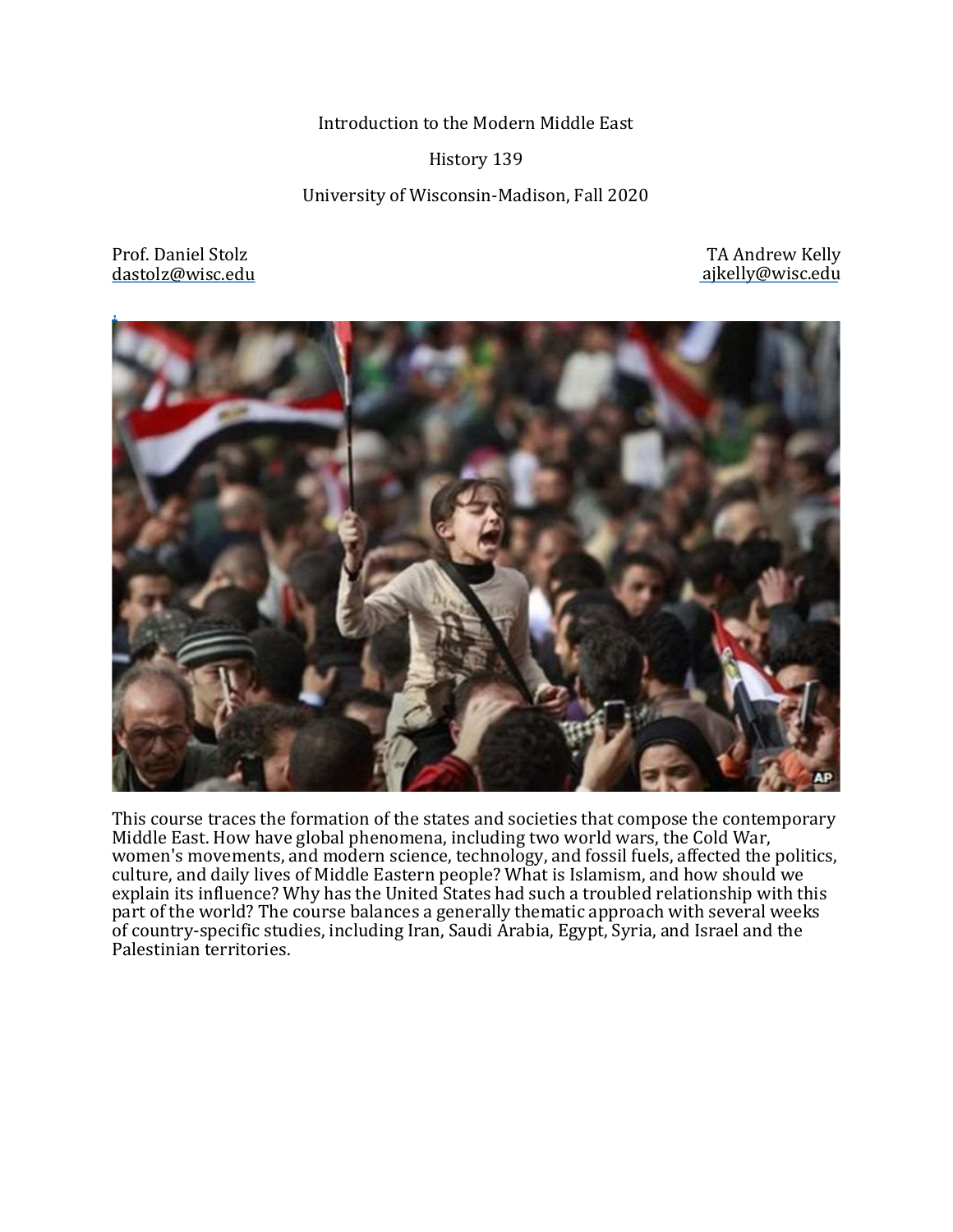## **Overview**

### Learning Objectives

Students completing this course will be able to:

- $\rightarrow$  Identify the origins of the Middle East nation-states;
- $\rightarrow$  Compare the larger Middle East nation-states in terms of politics, economy, and society;
- $\rightarrow$  Analyze trends in the development of U.S. relations with the Middle East;
- $\rightarrow$  Explain the modern Middle East in terms of global processes of change;
- $\rightarrow$  Use *primary sources* to support all of the above.

#### Course Materials

You will access course readings and other materials in the following ways:

- Euy, rent, or borrow: James Gelvin, *The Modern Middle East: A History*,  $4<sup>th</sup>$  ed. (Oxford, UK: Oxford University Press, 2016).
	- $\rightarrow$  Available from many booksellers and on reserve in College Library (Helen C. White).
	- $\rightarrow$  I encourage you to use the fourth edition of Gelvin's textbook. Page numbers are mostly the same in earlier editions, but the fourth edition is more up-todate. It is not necessary to get the fifth edition, which is more expensive.
- Find on Canvas, in modules: all other assigned readings, occasional assigned films, and supplementary materials.
- All assignments will be posted and turned in on Canvas.

## Virtual Office Hours

We welcome your questions and ideas about course content and assignments. We are also glad to speak to you about your broader interests in the Middle East or in History. Office hours are also a good time to discuss any challenges you are facing in the course. In accordance with campus policy this semester, all office hours will be virtual.

PROF. STOLZ: Tuesdays 1-2pm, Thursdays 11am-12pm, via WebEx link on course website.

TA ANDREW KELLY: Fridays 1-3pm, via BBCollaborate Ultra link on course website.

Note: WebEx and BBCollaborate Ultra offer a dial-in option so that you can talk to us from your phone if you are unable to connect from your computer. You will find the dial-in numbers next to the relevant link on the course website.

## Explanation of credit hours

This 4-credit course meets as a group for 4 hours per week. (According to UW-Madison's credit hour policy, each 50-minute class counts as one hour.) The course also carries the expectation that you will spend an average of at least 2 hours outside of class for every hour in the classroom. In other words, in addition to class time, plan to allot an average of at least 8 hours per week for reading, writing, and preparing for discussions.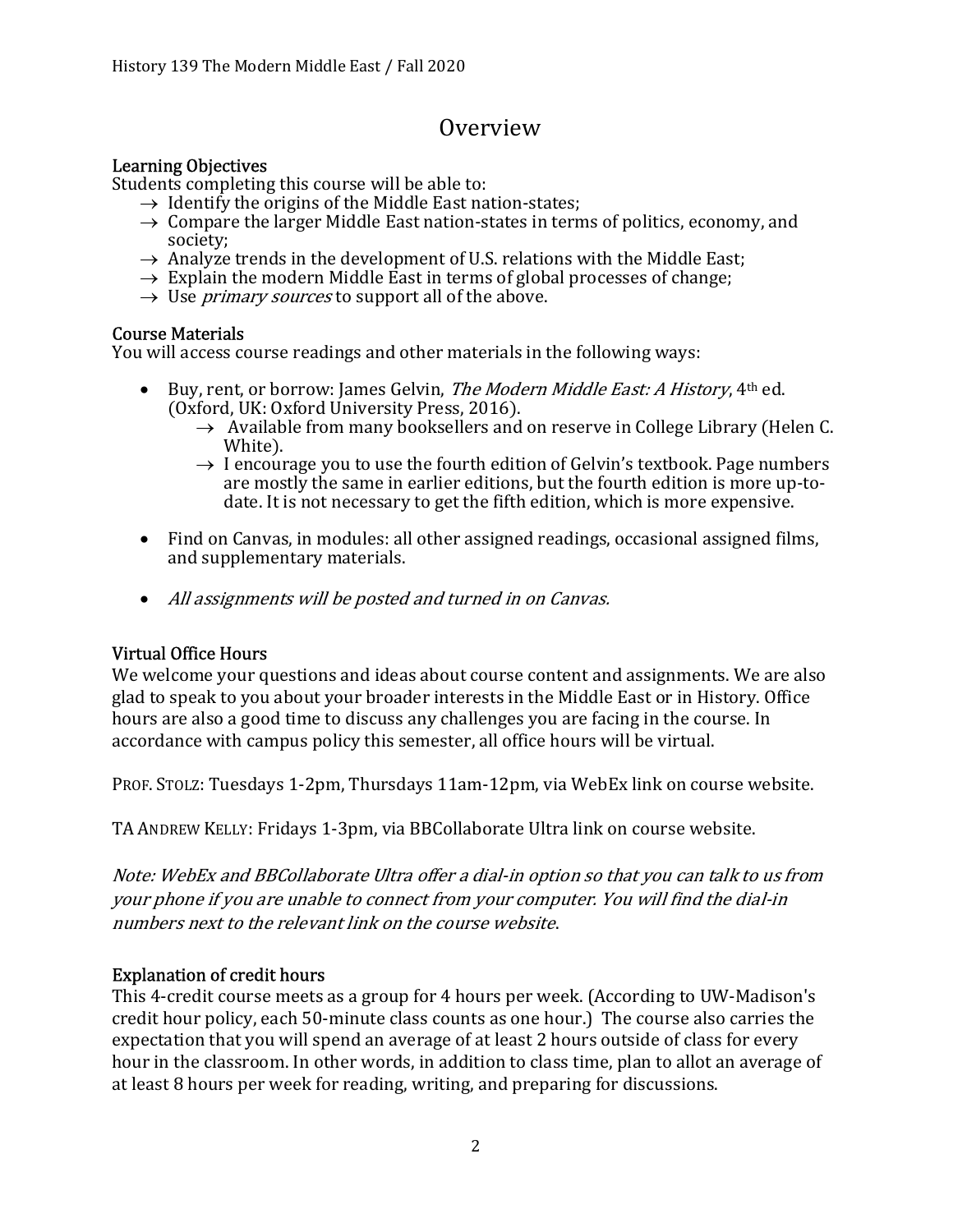# Course Rhythm

The lecture component of this course is offered asynchronously, which offers you a certain amount of flexibility to decide when to complete some of the course elements. Nevertheless, it is useful to think of the course as having a "rhythm," by which certain tasks repeat during the week and across the semester. Understanding the course rhythm will help you structure your time and keep up with the course at a reasonable pace.

Note: a visualization of the court rhythm is available on Canvas, under the welcome module.

## Each week of the course includes the following components:

Lectures, recorded by Prof. Stolz: usually there will be three 30-minute videos per week, which you may view at a time convenient to you. However, each lecture has an associated "exit slip," a one-sentence assignment, which is typically due at the end of the day on Tuesday, Thursday, and Sunday. The exit slips ensure that you are keeping up with the course, and they alert me to any serious misunderstandings of the lecture material. Please post your questions about lecture content in the weekly Questions Discussion Board, so that other students can learn from them. (Email the professor or TA with questions that pertain to your individual circumstances.)

Discussion Section: led by TA Andrew Kelly, these sections meet either in-person or online on Thursday, at a time for which you have registered. Prepare for discussion section by completing weekly readings and/or films, and by synthesizing these materials with the lectures. More information on preparing for section will be provided by your TA.

A "closer look" assignment: most weeks of the course (weeks 3-11, except week 6) include a "closer look" reading, which provides a more in-depth exploration of a specific topic than is available in the lectures, textbook, or other course materials. A one-page response to a question about this reading is due at the end of the day on Sunday. You do NOT need to prepare to discuss these readings in section.

Occasional assignments: in addition to the course's weekly components, you will complete an orientation quiz, one "timeline editor" assignment during a week of your choosing, one midterm essay, and two final assignments.

For more information on assignments, see "Assessment," on the next page.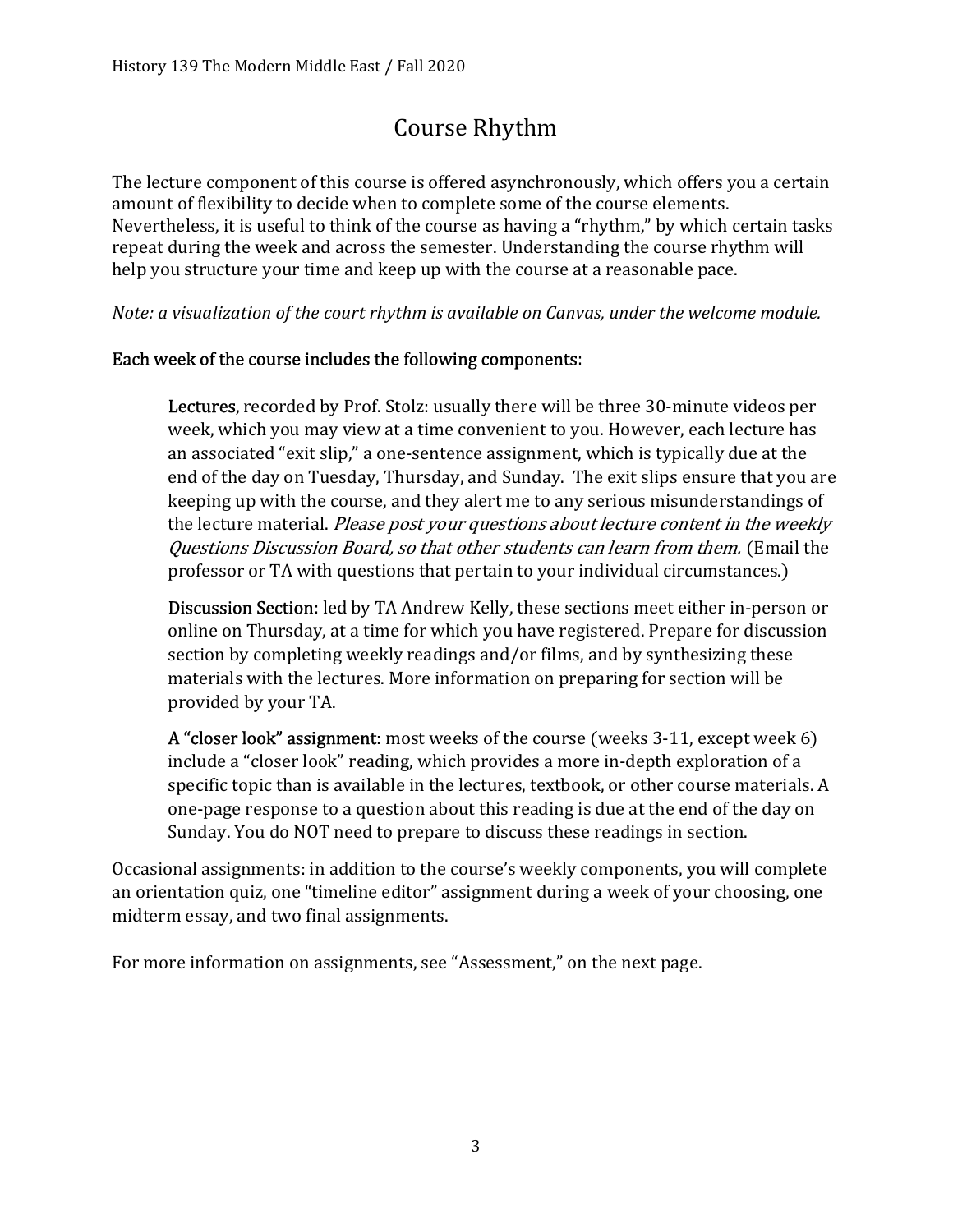## Assessment

### Components of Course Grade

Orientation Quiz (3%), due Sunday, September 6th, at 11:59pm: This semester is so different from others that I want to be extra sure you understand the course expectations and mechanics before we get started. The orientation quiz is available for infinite re-take and is therefore also an easy way for you to earn a little credit in the course.

Lecture "Exit Slips" (15%): Each lecture video has a brief "exit slip" assignment. These assignments are graded complete/incomplete. If you respond to the question with one or two sentences using information from the lecture, you receive full credit.

Participation in Discussion Section (20%): contribute to class learning through critical analysis of course materials and respectful, productive engagement with other students' views; complete preparation for section discussions as directed by TA.

"Closer Look" Essays ( $7x4\% = 28\%$ ): a series of one-page responses to questions about an assigned reading or film. Complete 7 out of 8, or complete all 8 and drop your low grade. This assignment recurs from weeks 3 to 11, except in week 6 (when the midterm essay is due).

Midterm Essay, due Sunday 10/11 at 11:59pm (8%): a two-page essay answering a question about a primary source, which you will select from a list of options to be made available on October 5th.

Timeline Editor Assignment (8%): due once during the semester, at a time for which you will sign up. For more details, see "Timeline Assignment" materials on Canvas.

Final Timeline (8%): due Monday, 12/14, 11:59pm. For more details, see "Timeline Assignment" materials on Canvas.

Timeline Essay (10%): due Monday, 12/14, 11:59pm. A three-page essay elaborating on the argument of your final timeline. For more details, see "Timeline Assignment" materials on Canvas.

#### Late Policy

Late work will lose one third of a letter grade for each day past the deadline. However, for the midterm essay, OR for up to two of the "closer look" assignments, you may hand in work late for "passing" (70%) credit until Thursday, December 10th, at 11:59pm. Due to the need to submit course grades promptly at the end of the semester, we cannot accept any work other than the final assignments after December  $10<sup>th</sup>$ , and we cannot grant any extensions on the final assignments. Students who experience emergencies at the end of the semester may be eligible for an incomplete.

#### Special Note on Accommodations for Sick or Quarantined Students

If your semester is disrupted due to exposure to or diagnosis with COVID-19 (or another health crisis), the TA and I will offer you reasonable accommodations to continue your progress in this course without penalty. Please note that the success of this process depends on your timely communication with us. For more details, see "University Policies Relating to COVID-19," on page 6.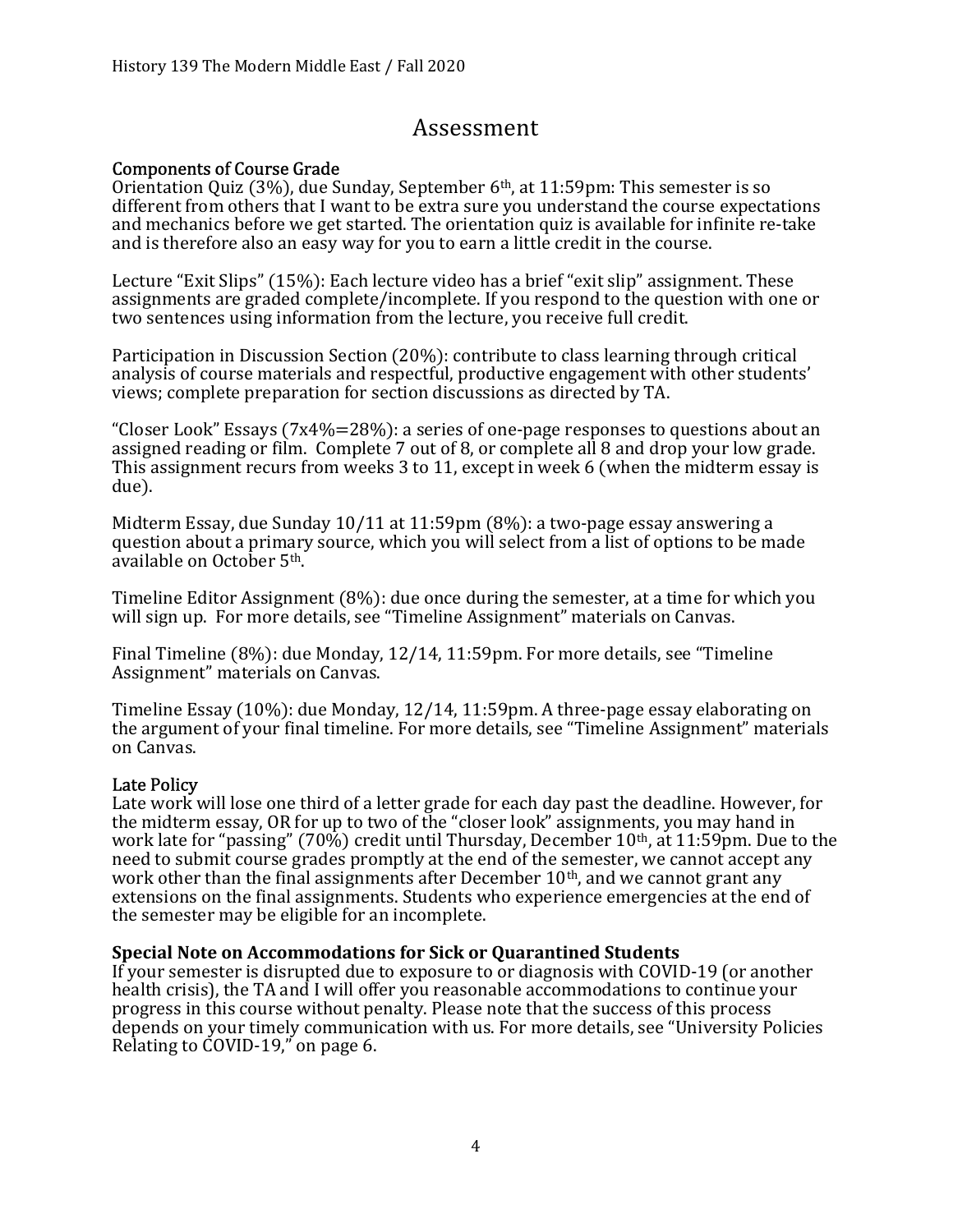# Learning Support

#### Accommodations

You are welcome to discuss your learning needs with me and/or the TA. If you plan to request disability accommodations in this course, please register with the McBurney Disability Resource Center as soon as possible.

If you are looking for more information about policies relating to COVID-19, please see page 6.

#### Writing Support: The History Lab

The History Lab is a resource center where experts (PhD students) will assist you with your history papers. No matter your stage in the writing process — choosing a topic, conducting research, composing a thesis, outlining your argument, revising your drafts the History Lab can help you sharpen your skills and become a more successful writer. The History Lab is offering virtual meetings this semester. Go to: https://history.wisc.edu/undergraduate-program/the-history-lab/

Digital Assignment Support: Design Lab – Located in College Library, Design Lab provides one-on-one help for students working on digital assignments. By appointment. https://designlab.wisc.edu/ In many situations, our history TAs in the History Lab will also be able to help students with their digital history assignments as well.

#### General Tech Support

The DoIT help desk offers general tech support for Canvas, BBCollaborate, and others platforms supported by UW. They can also direct you to resources for dealing with bandwidth problems. https://it.wisc.edu/services/help-desk/.

#### Additional Tech Support

Please see the course website's tech support module for additional resources.

Your instructors want to know if technical problems are hindering your participation in the course. However, we have no expertise in technical support. Please let us know if you are having an extended problem, but consult the appropriate UW resources for solutions.

#### Academic Integrity

You are responsible for knowing and following the university's policies on academic integrity, which can be found here: https://conduct.students.wisc.edu/academic-integrity/

In general, work that you turn in for this course should be yours alone. *Limited* exceptions apply to *parts* of the timeline assignment, which includes a collaborative element. Please see the timeline assignment for details.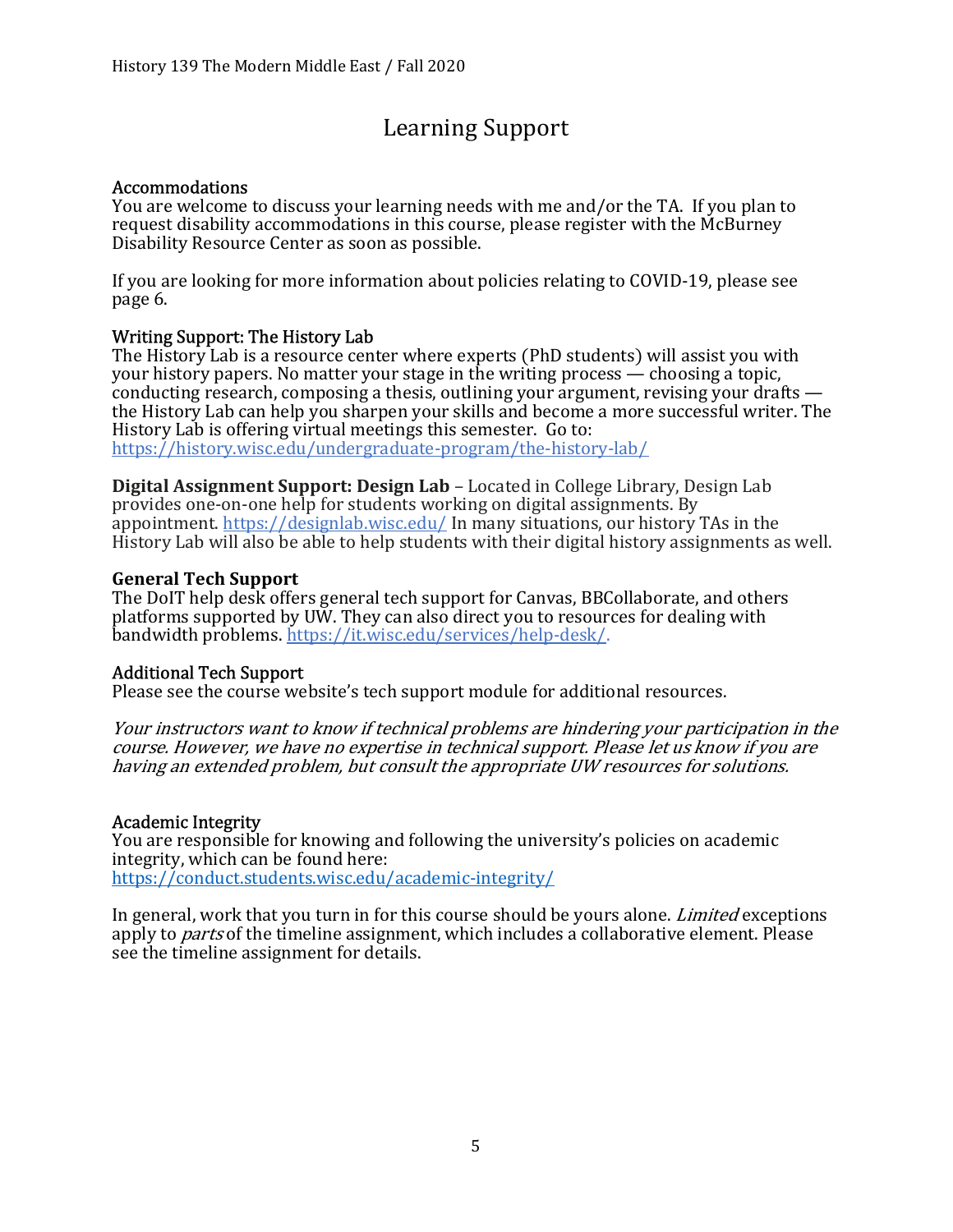## University Policies Relating to COVID-19

## The following language has been provided by UW-Madison administration and is standard for all courses this semester.

### UW-Madison Face Covering Guidelines

While on campus all employees and students are required to wear appropriate and properly fitting face coverings while present in any campus building unless working alone in a laboratory or office space.

### Face Coverings During In-person Instruction Statement (COVID-19)

Individuals are expected to wear a face covering while inside any university building. Face coverings must be worn correctly (i.e., covering both your mouth and nose) in the building if you are attending class in person. If any student is unable to wear a face-covering, an accommodation may be provided due to disability, medical condition, or other legitimate reason.

Students with disabilities or medical conditions who are unable to wear a face covering should contact the McBurney Disability Resource Center or their Access Consultant if they are already affiliated. Students requesting an accommodation unrelated to disability or medical condition, should contact the Dean of Students Office.

Students who choose not to wear a face covering may not attend in-person classes, unless they are approved for an accommodation or exemption. All other students not wearing a face covering will be asked to put one on or leave the classroom. Students who refuse to wear face coverings appropriately or adhere to other stated requirements will be reported to the Office of Student Conduct and Community Standards and will not be allowed to return to the classroom until they agree to comply with the face covering policy. An instructor may cancel or suspend a course in-person meeting if a person is in the classroom without an approved face covering in position over their nose and mouth and refuses to immediately comply. The History Department has directed instructors to halt the class and, if necessary, leave the classroom if anyone in the room is not wearing a properly fitted mask.

#### Quarantine or Isolation Due to COVID-19

Students should continually monitor themselves for COVID-19 symptoms and get tested for the virus if they have symptoms or have been in close contact with someone with COVID-19. Students should reach out to instructors as soon as possible if they become ill or need to isolate or quarantine, in order to make alternate plans for how to proceed with the course. Students are strongly encouraged to communicate with their instructor concerning their illness and the anticipated extent of their absence from the course (either in-person or remote). The instructor will work with the student to provide alternative ways to complete the course work.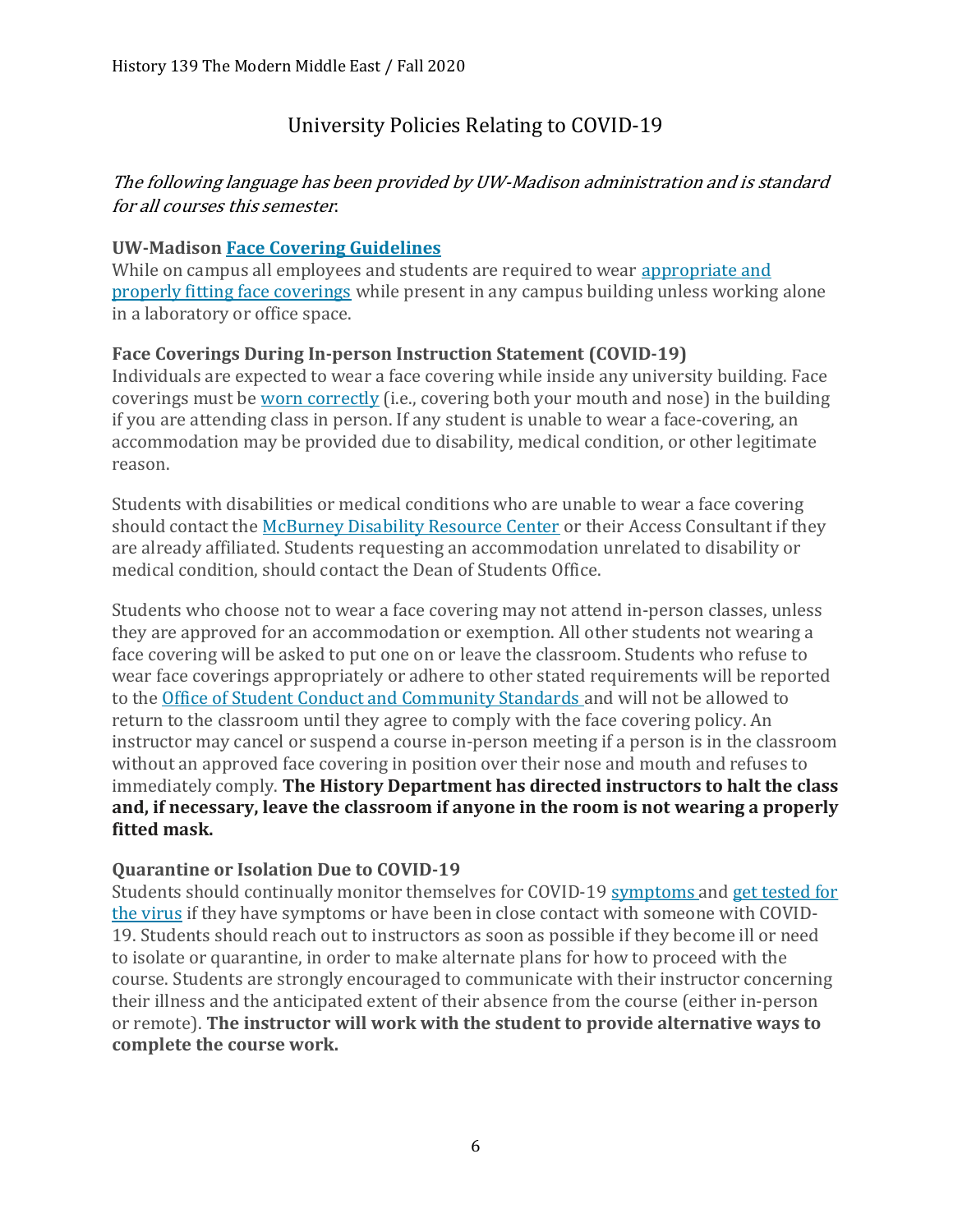# Schedule of Lecture Topics and Readings

Note: I try not to change readings or assignments once the semester begins. However, the most up-to-date information on what you need to read, watch, or turn in is always available on Canvas.

## PART 1: MODERN STATE AND SOCIETY TAKE SHAPE IN THE 19TH CENTURY

#### WEEK 1 (9.2-9.6): INTRODUCTIONS

Lecture A: What makes a region? Intro to Middle East geography and overview of this course

Lecture B: Where and how did the Ottomans Rule?

Optional reading: Gelvin, pp. 9-57 (surveys Middle East and Islamic history prior to our course coverage).

\*Syllabus quiz due Sunday 9/6 at 11:59pm.\*

#### WEEK 2 (9.7-9.13): ARMIES AND EDUCATION IN THE AGE OF REFORM

#### Lecture A: The Crises of the Ottoman Empire

#### Lecture B: Egypt under Mehmet Ali Pasha: Reform by Force

#### Lecture C: The Tanzimat: Late Ottoman Reform in Rhetoric and Practice

Read for section: Gelvin, pp. 72-89, "Defensive Developmentalism"; and primary sources: Tahtawi, "An Imam in Paris," pp. 205-209 (on Canvas); Reynolds, "The Autobiography of Ali Mubarak," selections from pp. 224-250 (on Canvas).

#### WEEK 3 (9.14-9.20): PEASANTS AND WORKERS IN THE FIRST AGE OF GLOBALIZATION

#### Lecture A: Globalization in the Countryside

#### Lecture B: Foreign Capital and Middle East Labor

#### Lecture C: Middle East Cities in the First Age of Globalization

Read for section: Owen, "The Expansion of Trade with Europe, 1800-1850," pp. 83-99 (on Canvas); Khater and Khater, "Assaf: A Peasant of Mount Lebanon," pp. 35-47 (on Canvas); and primary source: Khater (ed.), "A Coal Miner's Life During the Late Ottoman Empire," pp. 47-56 (on Canvas).

"Closer Look" reading: Khuri-Makdisi, "Theater and Radical Politics in Beirut, Cairo, and Alexandria, 1860-1914," pp. 60-93 (on Canvas).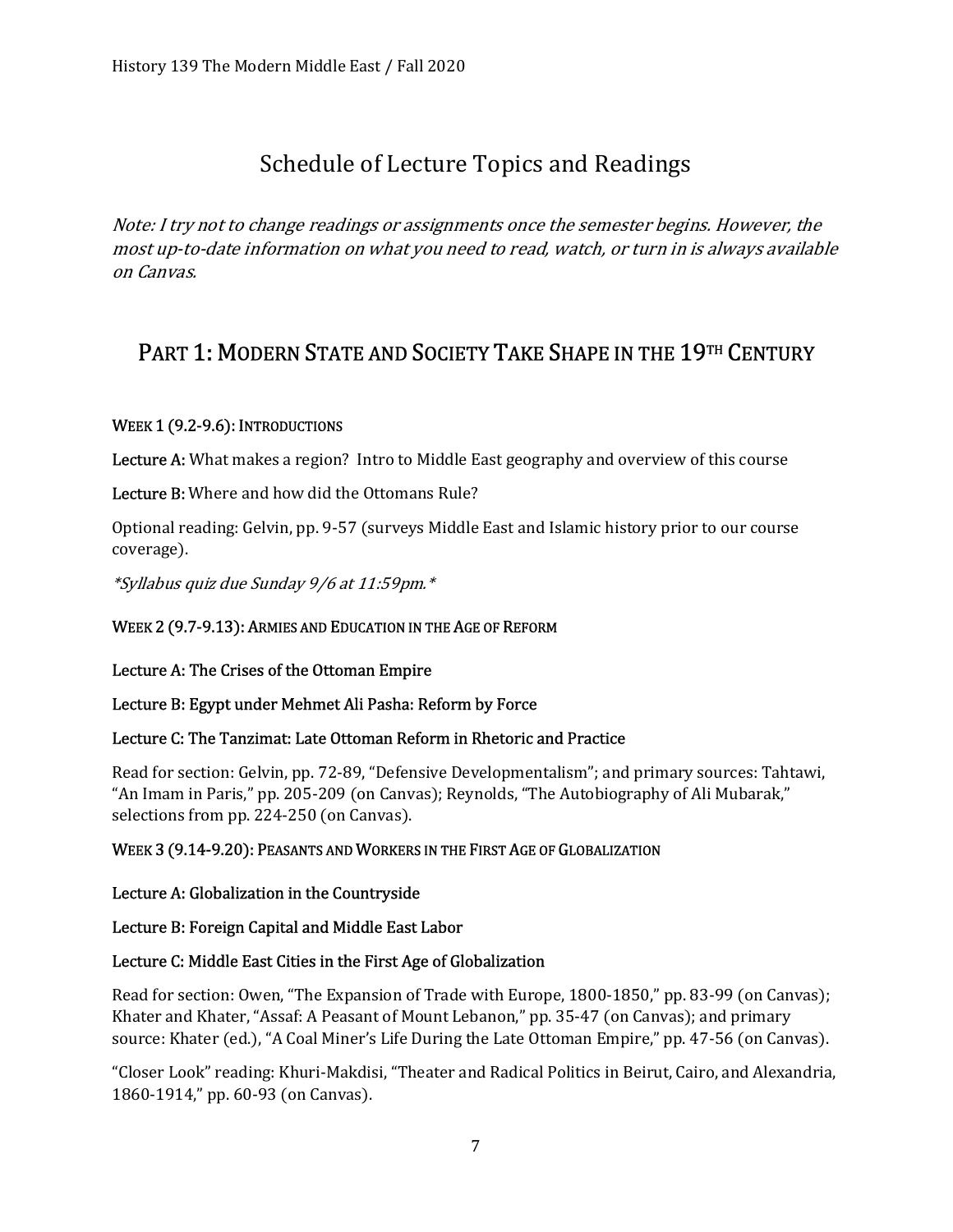#### WEEK 4 (9.21-9.27): NEW CULTURAL AND SOCIAL MOVEMENTS

#### Lecture A: Print and the Arabic Nahda

#### Lecture B: Muslim Reformists

#### Lecture C: Debating Women, and Women Debating

Read for section: Gelvin, pp. 140-157, "The Life of the Mind" and "Secularism and Modernity"; primary source: Muhammad 'Abduh, "The Theology of Unity" (in Gelvin, pp. 179-181); Bahithat al-Badiya, "A Lecture in the Club of the Umma Party, 1909," 227-238 (on Canvas).

"Closer Look" reading: Baron, *The Women's Awakening in Egypt*, pp. 38-57 (on Canvas).

#### WEEK 5: (9.28-10.4) THE OLD ORDER BEGINS TO FALL BEFORE WORLD WAR I

#### Lecture A: Financial Imperialism? State Bankruptcy and the British Occupation of Egypt

#### Lecture B: The Young Turk Revolution and Iran's Constitutional Movement

Read for section: Gelvin, pp. 158-165, "Constitutionalism"; and primary sources: "The Supplementary Fundamental Law of 7 October 1907" (in Gelvin, pp. 182-185), and Cromer, Modern Egypt, pp. 123-132.

"Closer Look" assignment: Lucas, "The Creation of Iranian Music," pp. 143-157 (Canvas).

#### WEEK 6 (10.5-10.11): WORLD WAR I AND THE POST-OTTOMAN ORDER

Lecture A: The Great War and Ethnic Cleansing in the Middle East

Lecture B: The Mandate System and the post-Ottoman Political Map

Lecture C: Review of Part I of Course

Read for section: Gelvin, pp. 189-204, "World War I and the Middle East State System," "State-Building by Decree"; and primary sources: Letter from an Armenian Refugee (pp. 20-21), in Bryce, The Treatment of Armenians (on Canvas), and Khater (ed.), the Huseyn-McMahon Correspondence; the Balfour Declaration and related documents, pp. 104-108, 110-112(on Canvas).

\*Midterm Paper Due Sunday, 10/11, at 11:59pm. No "closer look" assignment this week.\*

## PART 2: NATION-STATES EMERGE IN THE 20TH CENTURY

#### Week 7 (10.12-10.18): EGYPT AND SYRIA: ANTI-COLONIAL NATIONALISM, PAN-ARABISM, AND THE MILITARY REPUBLIC

Lecture A: Egypt: Nasser and the Pan-Arab Dream

Lecture B: Syria: from Mass Politics to Family Rule

Lecture C: The Islamist Critique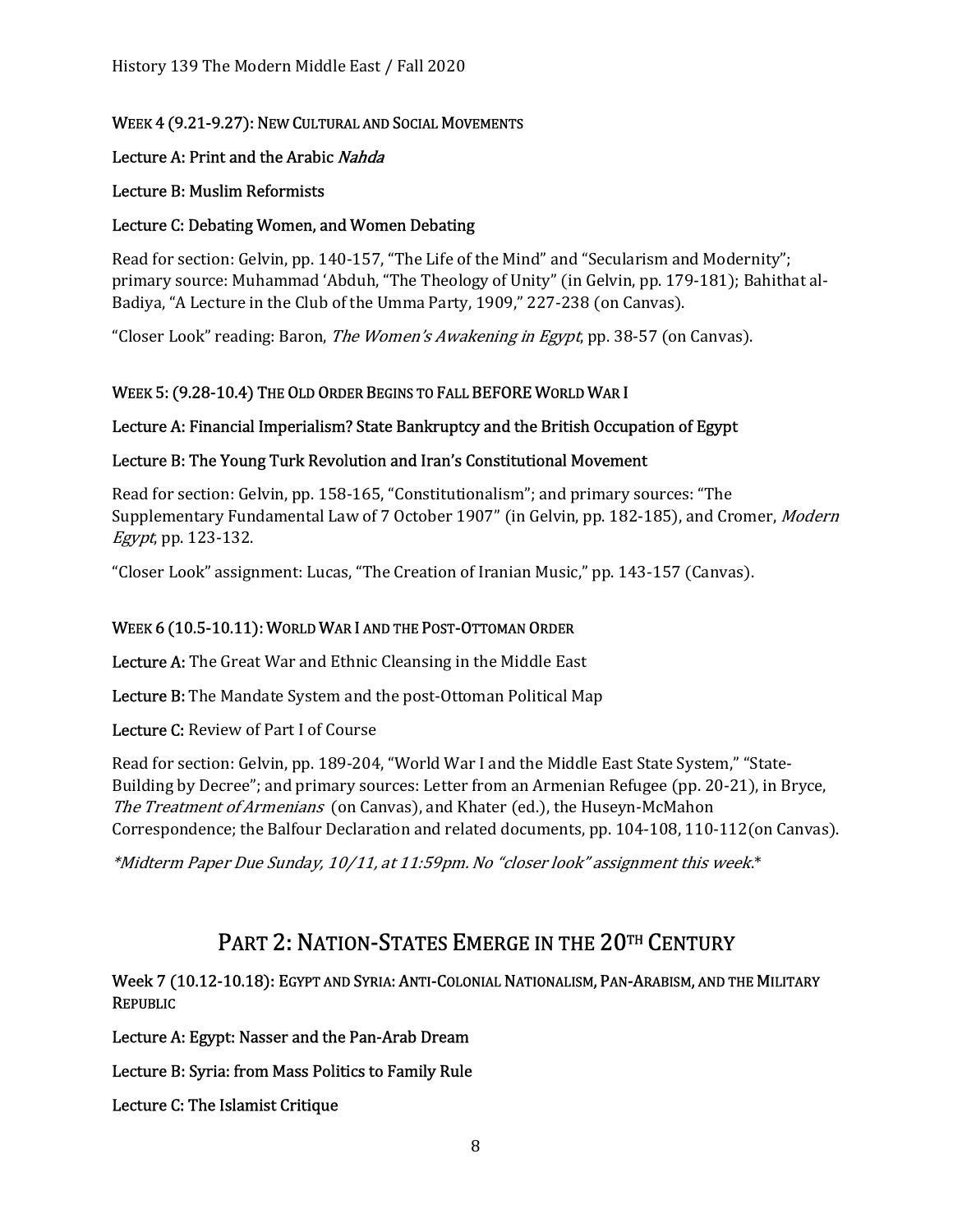Read for section: Gelvin, pp. 205-229, "State-Building by Revolution and Conquest," "The Invention and Spread of Nationalisms"; and primary sources: Tamer, "Tigers on the Tenth Day" (in Gelvin, pp. 360-62); and Qutb, Milestones (in Gelvin, pp. 366-68).

"Closer Look" film: *Umm Kulthum: A Voice Like Egypt*, dir. Michal Goldman (streaming on Canvas).

WEEK 8 (10.19-10.25): IRAN AND SAUDI ARABIA: RELIGIOUS AUTHORITARIANISM, OIL, AND THE COLD WAR Lecture A: Saudi Arabia: the Wahhabi Mission and the House of Saud

Lecture B: Iran: from Monarchy to Islamic Republic

Lecture C: Oil and the Middle Eastern States

Read for section: Gelvin, pp. 270-299, "The Autocratic State," "Oil"; and primary source: Reports on the Saudi Vice Squad in Jedda, 1928-1930 (3 pages, on Canvas); watch *Bashu: The Little Stranger* (streaming on Canvas).

"Closer Look" reading: Mottahedeh, The Mantle of the Prophet: Religion and Politics in Iran, pp. 186-194, 248-268, 272-287.

#### WEEK 9 (10.26-11.1): IRAQ AND TURKEY: SECULAR AUTHORITARIANISM

Lecture A: Iraq from the Hashemites to Saddam Hussein

Lecture B: Turkey between Republic and Military Rule

Lecture C: At the Margins of the Nation-State: the Kurds in Iraq and Turkey

Read for section: primary source: "Speech Delivered by Ghazi Mustapha Kemal," pp. 738-741 (on Canvas); watch *Journey to the Sun* (streaming on Canvas)

"Closer Look" reading: Özdalga, The Veiling Issue: Official Secularism and Popular Islam in Modern Turkey, pp. 39-60 (on Canvas).

#### WEEK 10 (11.2-11.8): ISRAEL AND PALESTINE

Lecture A: One Land, Many National Movements

Lecture B: The Arab-Israeli Wars: The Conflict in Regional and International Context

Lecture C: Hamas, the Settler Movement, and the Many Deaths of the Two-State Solution

Read for section: Gelvin, pp. 230-247 ("The Israeli-Palestinian Conflict"); Hiltermann, "Abu Jamal: A Palestinian Urban Villager," pp. 268-280 (on Canvas); primary source: Herzl, "A Solution of the Jewish Question" (in Gelvin, pp. 253-254).

"Closer look" reading: Shapira and Wiskind-Elper, "Politics and Collective Memory: The Debate over the 'New Historians' in Israel."

WEEK 11 (11.9-11.15): THE U.S. IN THE MIDDLE EAST: FOREIGN POLICY, DOMESTIC POLITICS Lecture A: From World War II to Camp David: The Cold War and Oil

Lecture B: In search of a strategy: from the Peace Process to the Global War on Terror

Lecture C: Review of Part II of Course